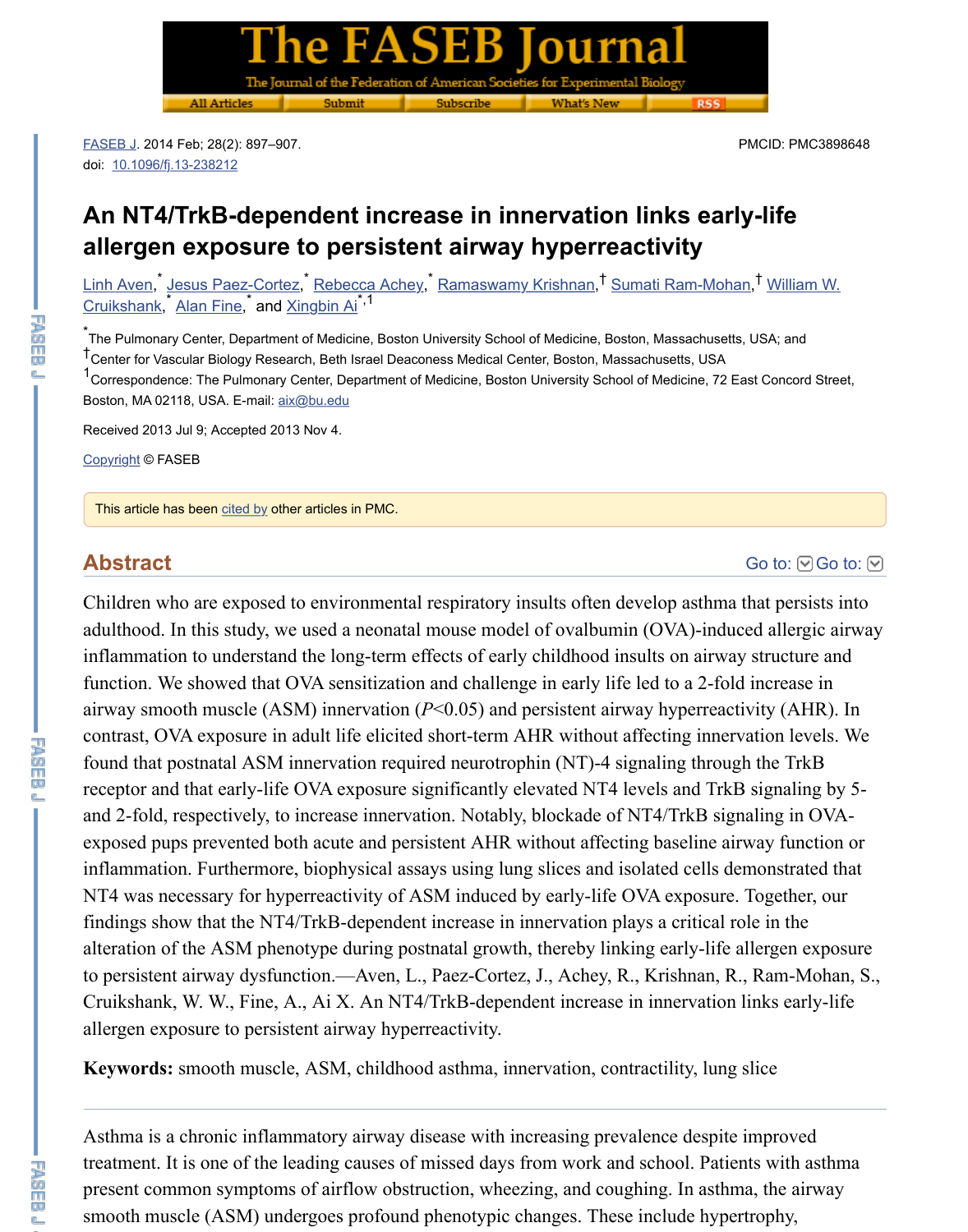peri- and neonatal exposure to tobacco smoke and respiratory syncytial virus (RSV) lead to AHR later in life, whereas late, postnatal exposure has no such effect  $(5, 6)$ . These findings indiimmature lung is more prone to [lo](https://www.ncbi.nlm.nih.gov/pmc/articles/PMC3898648/#B1)ng-term impairment by environmental insults than adult lung. However, little is known about the molecular nature and mechanisms [of](https://www.ncbi.nlm.nih.gov/pmc/articles/PMC3898648/#B2) [s](https://www.ncbi.nlm.nih.gov/pmc/articles/PMC3898648/#B3)

A growing body of evidence indicates a link between alterations in airway innervation Previous studies of peri- and neonatal primate and rodent models showed that environmental insults lead to changes in innervation by neuropeptide Y- and substance P-containing axons changes are associated with increased expression of nerve growth fac[to](https://www.ncbi.nlm.nih.gov/pmc/articles/PMC3898648/#B1)r [\(N](https://www.ncbi.nlm.nih.gov/pmc/articles/PMC3898648/#B3)GF) and b neurotrophic factor (BDNF), respectively  $(2, 8)$ . NGF and BDNF, together with neur and NT-4, belong to the NT family, which has established roles in controlling neural target tissues  $(9)$ . In addition, changes in airway innervation have been reported in in monkeys that were exposed to ozone and house dust mite a[lle](https://www.ncbi.nlm.nih.gov/pmc/articles/PMC3898648/#B5)[rg](https://www.ncbi.nlm.nih.gov/pmc/articles/PMC3898648/#B6)en  $(10)$ . Furthermore, with acute RSV infection, a risk factor for asthma later in life  $(1, 6)$ , have high levels BDNF in their bronchoalveolar lavage (BAL) fluid  $(11)$ . Notably, high serum levels of positively with asthma severity in children  $(12)$ . These observations suggest that changes in NT expression and innervation caused by early-life environmental insults are associated dysfunction.

The mammalian airway is innervated by 2 distinct groups of neurons: the intrinsic ne bodies are located in the main bronchi, an[d t](https://www.ncbi.nlm.nih.gov/pmc/articles/PMC3898648/#B7)[he](https://www.ncbi.nlm.nih.gov/pmc/articles/PMC3898648/#B8) extrinsic neurons, whose cell bodies and of the lung and extend their axons into the airways  $(13,-15)$ . We have shown that the are dependent [o](https://www.ncbi.nlm.nih.gov/pmc/articles/PMC3898648/#B9)n glial cell–derived neurotrophic factor for ASM innervation in the m Only a few intrinsic neurons are located in the secondary bronchi, [with](https://www.ncbi.nlm.nih.gov/pmc/articles/PMC3898648/#B10) little to none part of the mouse lung  $(16)$ . In contrast, the extrinsic neurons r[eq](https://www.ncbi.nlm.nih.gov/pmc/articles/PMC3898648/#B1)[ui](https://www.ncbi.nlm.nih.gov/pmc/articles/PMC3898648/#B6)re ASM-derived B ASM within the whole lung during embryogenesis  $(17)$  $(17)$ . In support of our findings, n TrkB, the tyrosine kinase receptor for both [BD](https://www.ncbi.nlm.nih.gov/pmc/articles/PMC3898648/#B12)NF and NT4, exhibit reduced ASM in However, the mechanisms controlling postnatal airway innervation have not been est

The crosstalk between the neuron and its target plays a critical role in shaping the phenotypes of both both both the neuron and the target  $(19,-24)$ . In relation to the smooth muscle phenotype, we have esophagus that reduction in innervation in the embryonic stage causes profound impairment of smoother muscle contractility in adult life  $(21)$ . Building on t[his](https://www.ncbi.nlm.nih.gov/pmc/articles/PMC3898648/#B13) [w](https://www.ncbi.nlm.nih.gov/pmc/articles/PMC3898648/#B14)[ell](https://www.ncbi.nlm.nih.gov/pmc/articles/PMC3898648/#B15)-established paradigm and regarding NTs in ASM innervation, we speculated that earl[y](https://www.ncbi.nlm.nih.gov/pmc/articles/PMC3898648/#B16)-life environmental insul innervation, which in turn alters the ASM phenotype, leading to persistent AHR.

In this study, we used a [mo](https://www.ncbi.nlm.nih.gov/pmc/articles/PMC3898648/#B16)use model of allergic infl[am](https://www.ncbi.nlm.nih.gov/pmc/articles/PMC3898648/#B17)mation to investigate how allergic  $\mu$ during early postnatal life affects airway function later in life. We found that an incre

忍頭

**アカロー**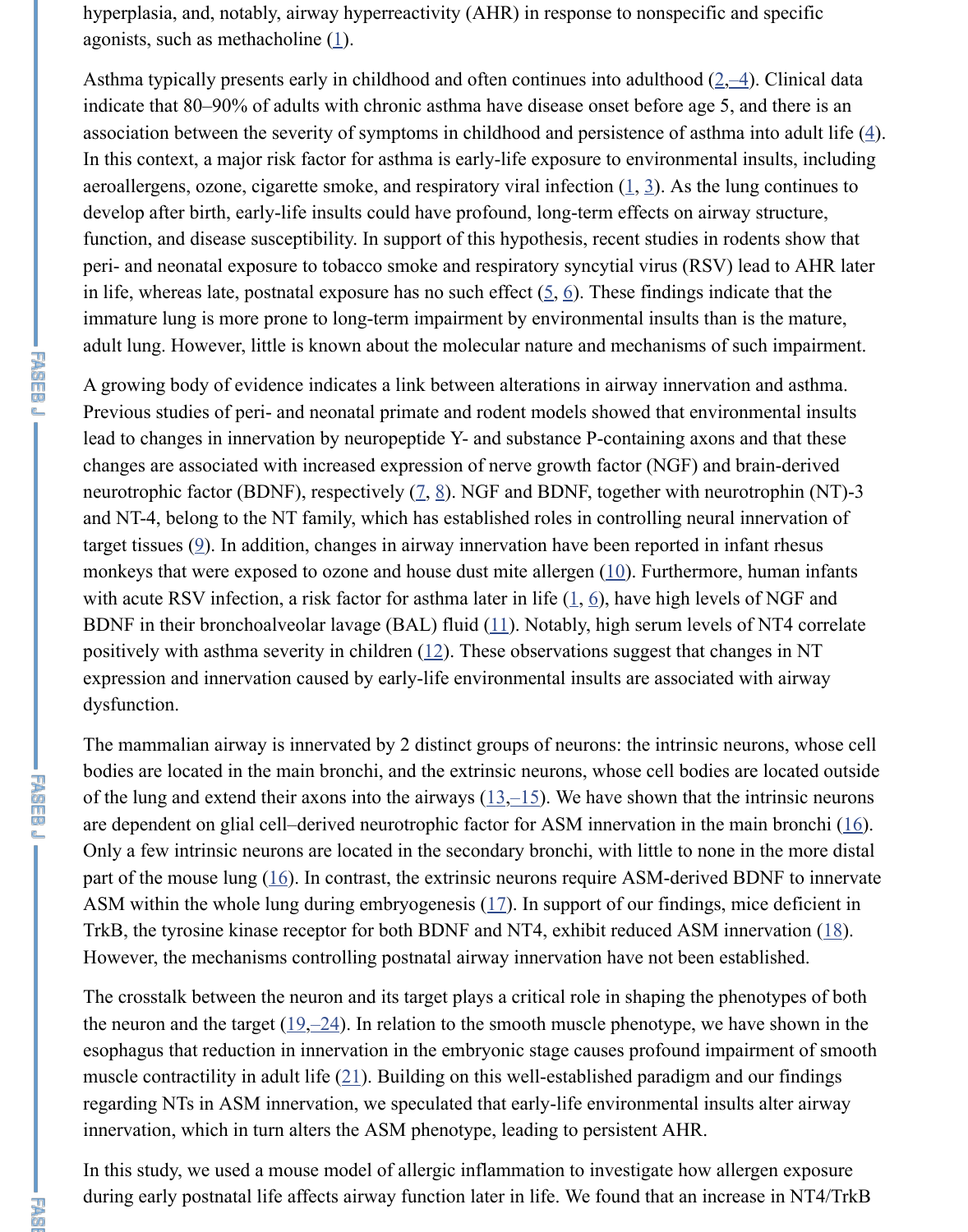muscle actin ( $\alpha$ SMA) promoter ( $\frac{26}{2}$ ). All mice used were on a C57BL/6J background. studies were approved by the Boston University School of Medicine Institutional An Committee.

#### **Neonatal allergic asthma model**

Pups were sensitized by intraperitoneal injections of 10  $\mu$ g ovalbumin (OVA, A5503; St. Louis, MO, USA) in Imject alum (77161; ThermoScientific, Waltham, MA, USA  $(P5)$  and P10, followed by three 10-min challenges with 3% aerosolized OVA solution and P20. Control pups were challenged with PBS. The mice were subjected to physio assessment of airway function with the FlexiVent apparatus (SciReq, Montreal, QC, To block T[rkB](https://www.ncbi.nlm.nih.gov/pmc/articles/PMC3898648/#B26) signaling in the *TrkB<sup>FA/FA</sup>* pups, 10 µl 1NMPP1 (25 µM) in 2% ethan by intraperitoneal injection, whereas control animals were injected with 2% ethanol alone (25). studies on TrkB-dependent postnatal lung innervation, the pups received a daily 1NM to P14. To block overactivation of TrkB in the OVA-exposed pups without affecting level of TrkB signaling, we injected *TrkB<sup>FA/FA</sup>* pups with 1NMPP1 daily between P1 subset of OVA-exposed WT and  $NT4^{-/-}$  pups was allowed to grow into adulthood, fo physiological and histological assays at 8 wk of age.

#### **Adult acute allergic asthma model**

Adult mice at 3 mo of age were sensitized by intraperitoneal injections of OVA prote on d 0 and 7 ( $27$ ). The mice were challenged with aerosolized 2% OVA solution for 2 16, 17, and 18  $(27)$ . The control mice were sensitized [with](https://www.ncbi.nlm.nih.gov/pmc/articles/PMC3898648/#B25) OVA, followed by a challenge with OVA, followed by a challenge with OVA, followed by a challenge with OVA, followed by a challenge with OVA, followed by a chall aerosolized PBS. The mice were analyzed on d 19. For the persistence group, mice w wk (18 d) after the last challenge.

#### **ELISA**

Blood and BAL fluid were collected from pups at P21. OVA-specific IgE levels in serular were collected from pups at P21. OVA-specific IgE levels in serum of measured with ELISA kits (M036005; MD BioProducts, Saint Paul, MN, USA). IL-1 fluid were assayed with another ELISA kit (KMC2221; Life Technologies, Carlsbad,

#### **Histology, α[SM](https://www.ncbi.nlm.nih.gov/pmc/articles/PMC3898648/#B27)A staining, and quantification**

Serial, sagittal, [par](https://www.ncbi.nlm.nih.gov/pmc/articles/PMC3898648/#B27)affin-embedded sections  $(5 \mu m)$  in the middle of the left lobe of the collected before rehydration and PBS washes. Mucin staining was performed with pe (PAS; kit 395B-1KTZ; Sigma-Aldrich). ASM was immune labeled with an antibody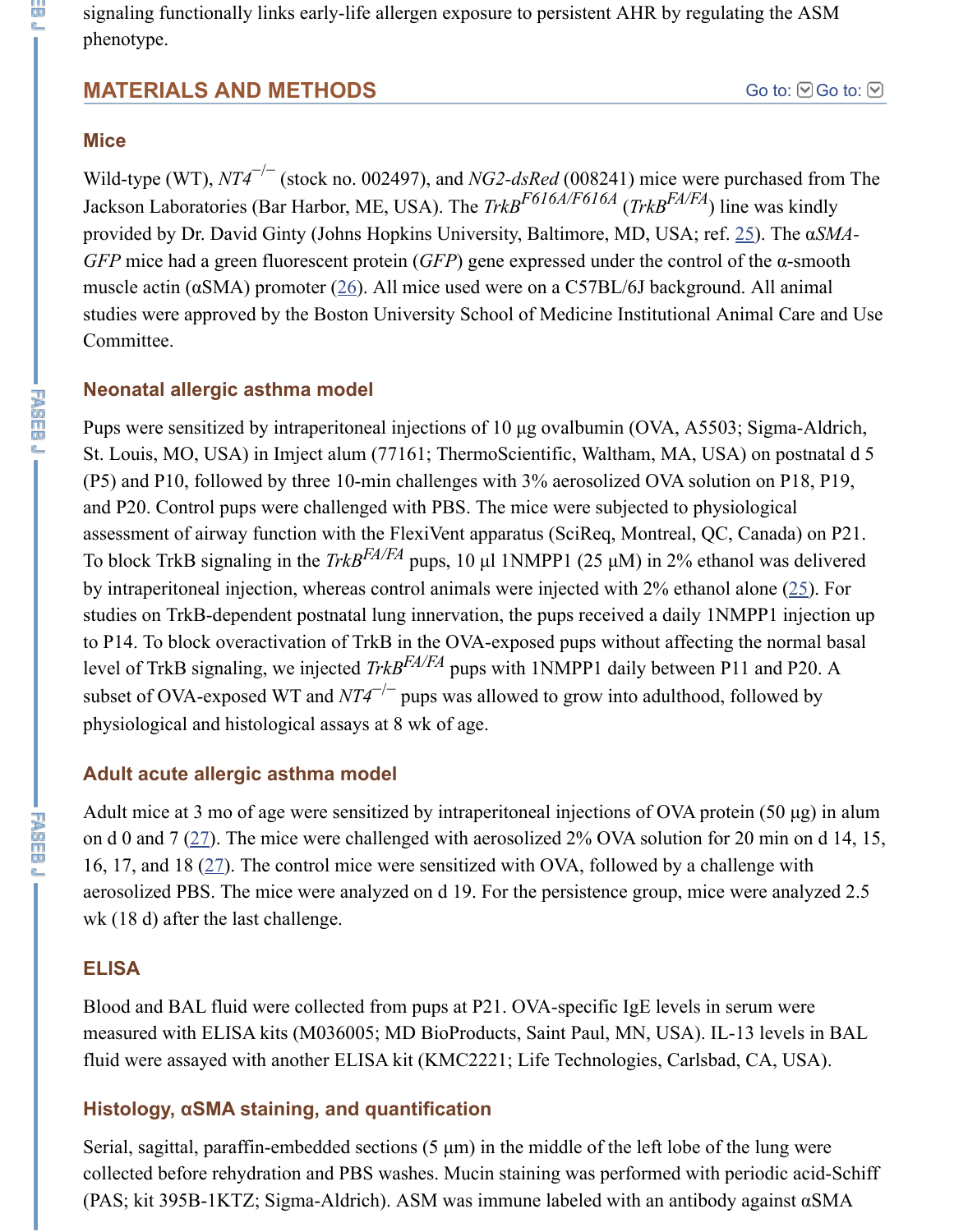level. After final measurements, the mouse was disconnected from the ventilator for fluid harvest.

#### **BAL fluid counts**

Mouse lungs were flushed for 30 s with 0.5 ml cold PBS for P21 pups or 1 ml cold P before BAL fluid was collected. Total cell counts in BAL fluid were determined with BAL fluid cells were pelleted, resuspended in 200 µl cold PBS, and spun onto a histology slide by using Cytospin (ThermoScientific). The slides were fixed and stained [wit](https://www.ncbi.nlm.nih.gov/pmc/articles/PMC3898648/#B27)h Hema3 St Scientific, Pittsburgh, PA, USA). For differential cell counts, 200 cells were counted to determine relative abundance of different immune cell types.

## **Fluorescent labeling and confocal microscopy**

The right apical lobe of the lung was collected and fixed in 4% paraformaldehyde in overnight. After cryoprotection in 30% sucrose in PBS, 50 µm sections were collected rostral–caudal axis of the lobe. Four sections, 1 mm apart, were immunostained  $(17)$ Fluoromount-G (eBioscience, San Diego, CA, USA). Primary antibodies included bi antineural class III β-tubulin (TuJ1, 1:200, BAM1195; R&D Systems, Minneapolis, I mouse anti-CGRP (calcitonin gene-related peptide; 1:1000, C8198; Sigma-Aldrich). stained sections were imaged with an Axiovert 100M LSM 510 microscope (Zeiss). stack confocal images were presented and quantified. To determine the innervation d quantified the TuJ1 or CGRP immune-reactive area and divided the result by the area using Image J. Ten medium-sized airways were imaged and quantified per slide for a airways/mouse. These numbers were then averaged per mouse and for each treatmen

## **Western blot analysis**

Protein samples were collected from right basal lung lobes after homogenization in R containing proteinase inhibitor (Roche Diagnostics, Indianapolis, IN, USA). Protein whole lung lobe homogenate was determined with the BCA protein assay (ThermoScotlands). blot analysis for protein samples (20  $\mu$ g) was performed (17). Primary antibodies inc NF(H&M) (1:1000, MAB1592; Millipore, Billerica, MA, USA), rabbit anti-NF(H) ( Millipore), rabbit anti-BDNF (1:100, 546 N-20; Santa Cruz Biotechnology, Santa Cr rabbit anti-NT4 (1:100, 545 N-20; Santa Cruz), mouse anti-GAPDH (1:100,000, ab8 Cambridge, MA, USA), and mouse anti-phosphorylated TrkB (1:500, ab52191; Abcam antibody complexes were detected with SuperSignal West Pico Chemiluminescent Substrate (ThermoScientific) and exposed on film. Densitometry units of individual protein ba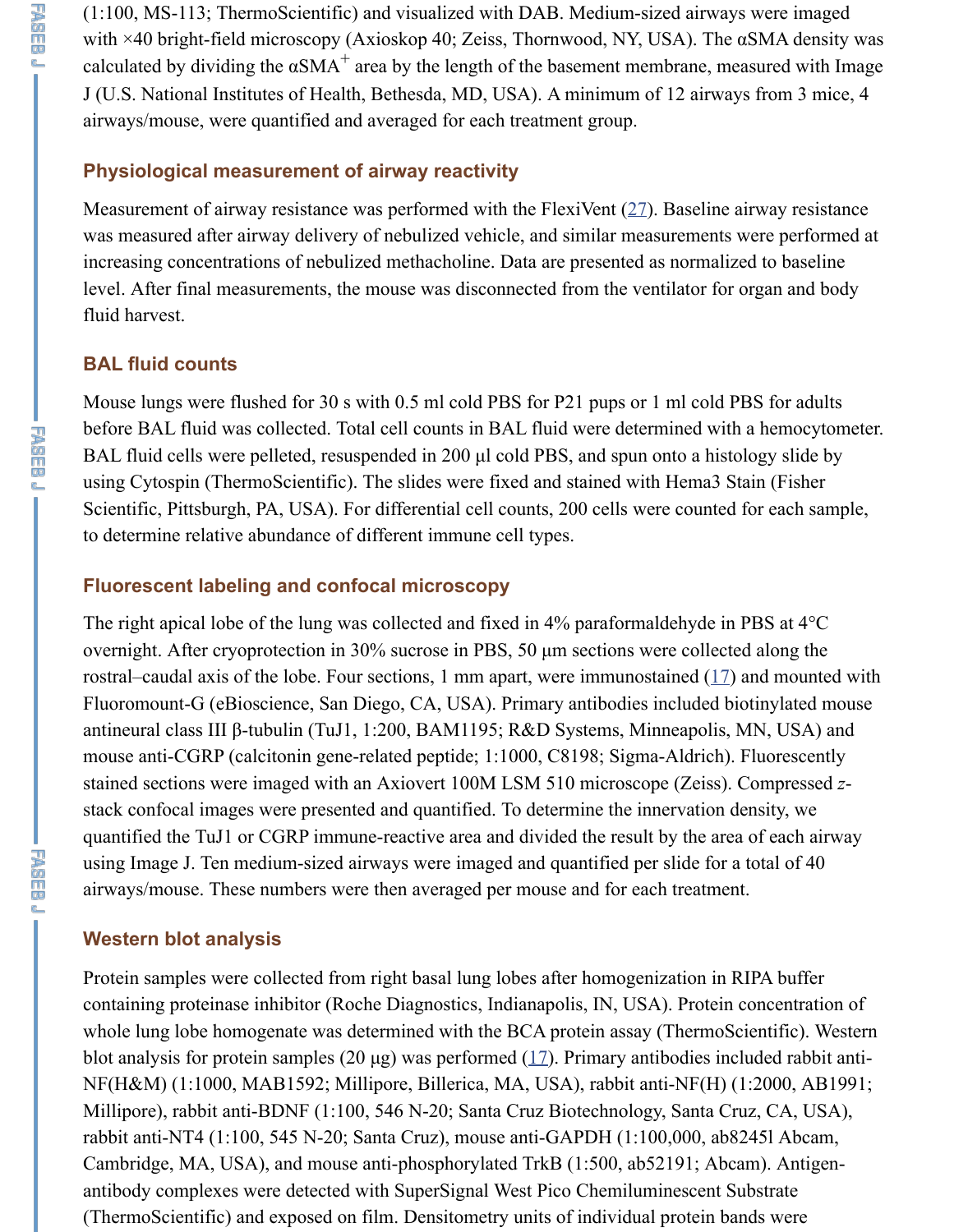Aldrich). Midsized airways with a baseline luminal area between  $14,000$  and  $20,000$ assayed. Each airway was imaged every minute for a total duration of 35 min. From images, we quantified the airway luminal area (Image J) and normalized its magnitud pretreatment baseline value.

## **Cell contractility–traction force microscopy**

ASM cells were isolated from PBS-treated and OVA-exposed α*SMA-GFP*;*NG2-dsRe* <sup>−</sup>;α*SMA-GFP*;*NG2-dsRed* pups (29). GFP<sup>+</sup> ASM cells were cultured sparsely on coll polyacrylamide gel substrates (stiffness, 4 kPa). Embedded in the substrate were fidu consisting of fluorescent nanobeads. By tracking deformation of the beads and solving problem of the forces necessary to induce those displacements, we used MATLAB (The Math Natick, MA, USA) to quantify the contractile forces (called tractions) that cells exert  $(30, 31)$ . From the traction map, we extracted a single measure of overall cell contraction, called the traction, and the theorem. contractile moment (30).

#### **Statistics**

All data are represented as means  $\pm$  sem from a minimum of 3 separate experiments. between 2 genotypes or 2 condit[ion](https://www.ncbi.nlm.nih.gov/pmc/articles/PMC3898648/#B29)s, such as in Western blot analyses, immunohistochemistry quantification, and differential BAL fluid cell counts, statistical analysis was perform tailed Student's *t* test. Airway resistance data and contraction assays of lung slices we between genotypes, treatments, and methacholine doses with 2-way, repeated-measures Values of  $P \le 0.10$  were considered significant.

## **RESULTS**

#### **OVA exposure in early life, but not in adulthood, leads to persistent AHR**

To evaluate the effect of early-life allergen exposure on the airways, we created a neonate model by sensitizing C57BL/6 pups to OVA allergen at P5 and P10, followed by 3 aerosolic challenges between P18 and P20 ( $Fig. 1*A*$ ). The mice were analyzed at P21, when the</u> assume a mature configuration  $(32)$ . Compared to saline (PBS)-challenged pups, OV displayed key features of asthma: overproduction of mucin  $(Fig, 1B)$ , elevated serum specific IgE (Fig. 1*C*), AHR in response to methacholine (Fig. 1*D*), ASM thickening increased levels of the Th2 cytokine IL-13 ( $Fig. 1J$ ), and elevated infiltration of eosin neutrophils ( $Fig. 1K$ ). Notably, OVA-exposed pups had persistent AHR after they rea 8 wk of age (P21→adult; Fig. 1*G*), despite the lack of sustained ASM thickening (Fig. 1*H*, *I*) and *IH*, *IM*, *IH*<sub>*I*</sub><sup>*I*</sup>, *IH*<sub>*I*</sub><sup>*I*</sup>, *IH*<sub>*I*</sub><sup>*I*</sup>, *IH*<sub>*I*</sub><sup>*I*</sup>, *I*<sup>*I*</sup>, *I*<sub>*I*</sub>*I*, *I*<sub>*I*</sub>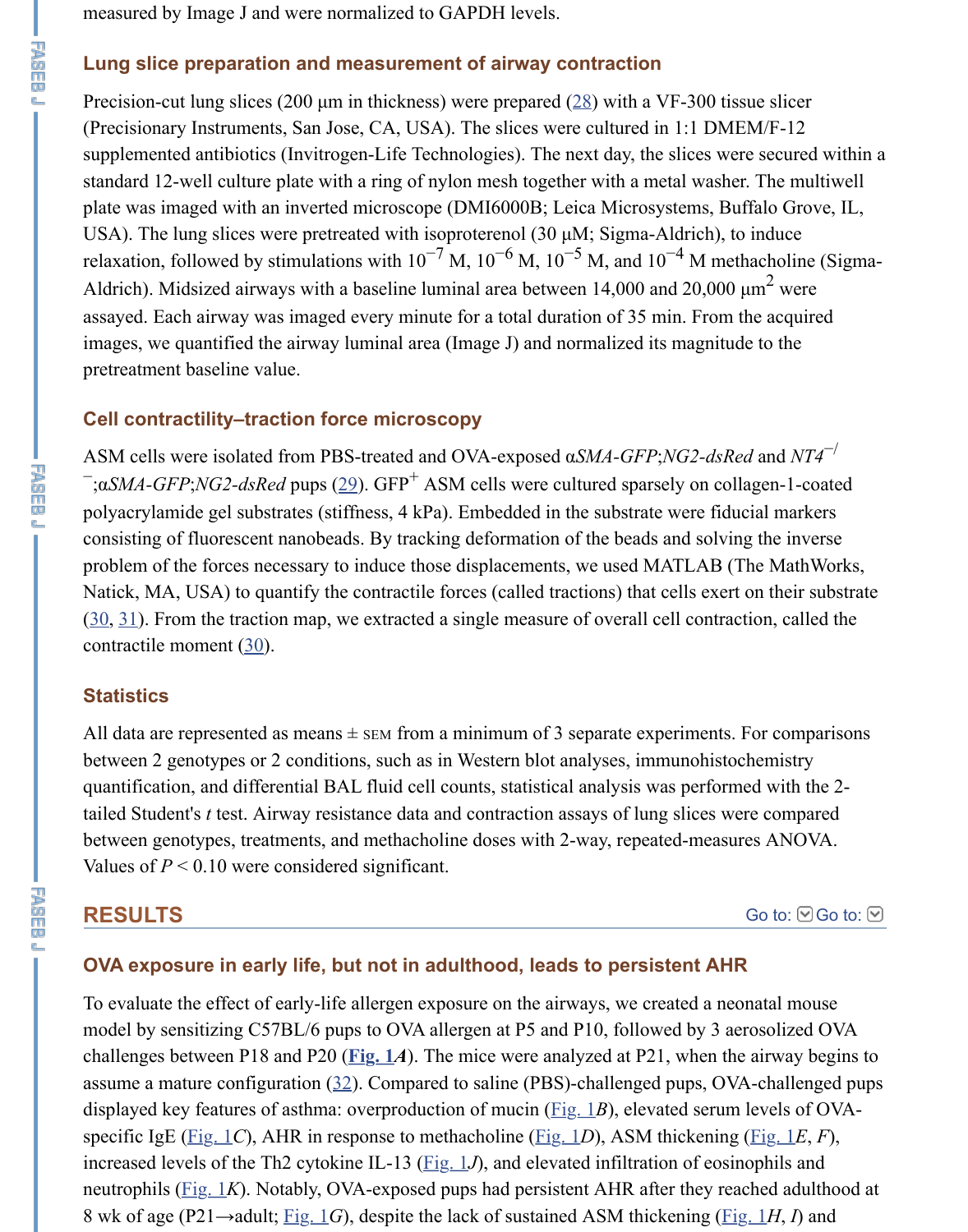3-mo-old adult mice with [OVA \(](https://www.ncbi.nlm.nih.gov/pmc/articles/PMC3898648/figure/F1/)Fig. 2A and ref. 27) and then examined them 24 h af challenge. Compared to the PBS-challenged controls, the OVA-challenged adult mic features of asthm[a that inclu](https://www.ncbi.nlm.nih.gov/pmc/articles/PMC3898648/figure/F1/)ded AHR (Fig.  $2C$ ), mucous hyperplasia (Fig. 2*B*), ASM *D*), and increased serum levels of OVA-specific IgE and IL-13 ( $Fig. 2E$ , *G*). However, [to be diminished](https://www.ncbi.nlm.nih.gov/pmc/articles/PMC3898648/figure/F1/) completely 2.5 wk after the last challenge (adult $\rightarrow$ 2.5 wk recovery) resolution of the inflammation (Fig.  $2F$ , *G* and ref. 33). These observations confirm t lung is more prone to long-term functional impairment by insults than is the mature,



平面而见

#### Figure 2.

OVA exposure in adulthood did not lead to persistent AHR. *A*) Experimental [protoc](https://www.ncbi.nlm.nih.gov/pmc/articles/PMC3898648/figure/F2/)ol for ind[ucin](https://www.ncbi.nlm.nih.gov/pmc/articles/PMC3898648/#B27)g acute asthma in adult mice. Control mice received PBS challenges. *B*) Mucin staining in the airways of PBS- and [OVA-](https://www.ncbi.nlm.nih.gov/pmc/articles/PMC3898648/figure/F2/)exposed adult mice. Arr[ows ind](https://www.ncbi.nlm.nih.gov/pmc/articles/PMC3898648/figure/F2/)icate mucin **...**

#### **OVA exposure in early life, [but n](https://www.ncbi.nlm.nih.gov/pmc/articles/PMC3898648/figure/F2/)ot in adult[hoo](https://www.ncbi.nlm.nih.gov/pmc/articles/PMC3898648/#B33)d, leads to an increase in innervation**

We used OVA-exposed pups as a model to investigate how early-life allergen exposure [term airway stru](https://www.ncbi.nlm.nih.gov/pmc/articles/PMC3898648/figure/F2/)c[ture and fu](https://www.ncbi.nlm.nih.gov/pmc/articles/PMC3898648/figure/F2/)nction. In these mice, persistent AHR occurred without s thickening  $(Fig_1 G-I)$ . This finding suggests persistent changes in the ASM phenoty innervated, we hypothesized that early-life allergen exposure affects ASM innervation, leading to a change in the ASM phenotype. To test this hypothesis, we measured ASI levels in OVA-exposed pups at P21 and after they grew into adulthood. Western blot that early-life OVA exposure significantly (by 2-fold) increased the level of neurofilam  $\vec{A}$ ,  $\vec{B}$ ). Because ASM is the major target of innervation in the mouse lung, we conclude OVA exposure leads to elevated ASM innervation. Consistently, immunostaining for tubulin with a TuJ1 antibody showed that the OVA-exposed lungs had more overall a ASM innervation density than did the controls at P21 ( $\underline{Fig. 3}C, E$ ). The abundance of marked by CGRP was unchanged after OVA exposure at P21 (Fig. 3D, F), suggesting in ASM inn[ervatio](https://www.ncbi.nlm.nih.gov/pmc/articles/PMC3898648/figure/F1/)n most likely involves efferent nerves. Similar increases in ASM innervation were likely involves efferent nerves. Similar increases in ASM in observed in pups exposed to cockroach allergen (Supplemental Fig. S1). However, the innervation in the adult mice that were exposed to OVA as neonates (8 wk of age; P2 longer increased over that in the control mice ( $\underline{Fig. 3C}$ , *E*), whereas CGRP<sup>+</sup> sensory and adult mice were more abundant than in the control mice  $(Fig. 3D, F)$ . These findings early-life OVA exposure leads to dynamic remodeling of ASM innervation.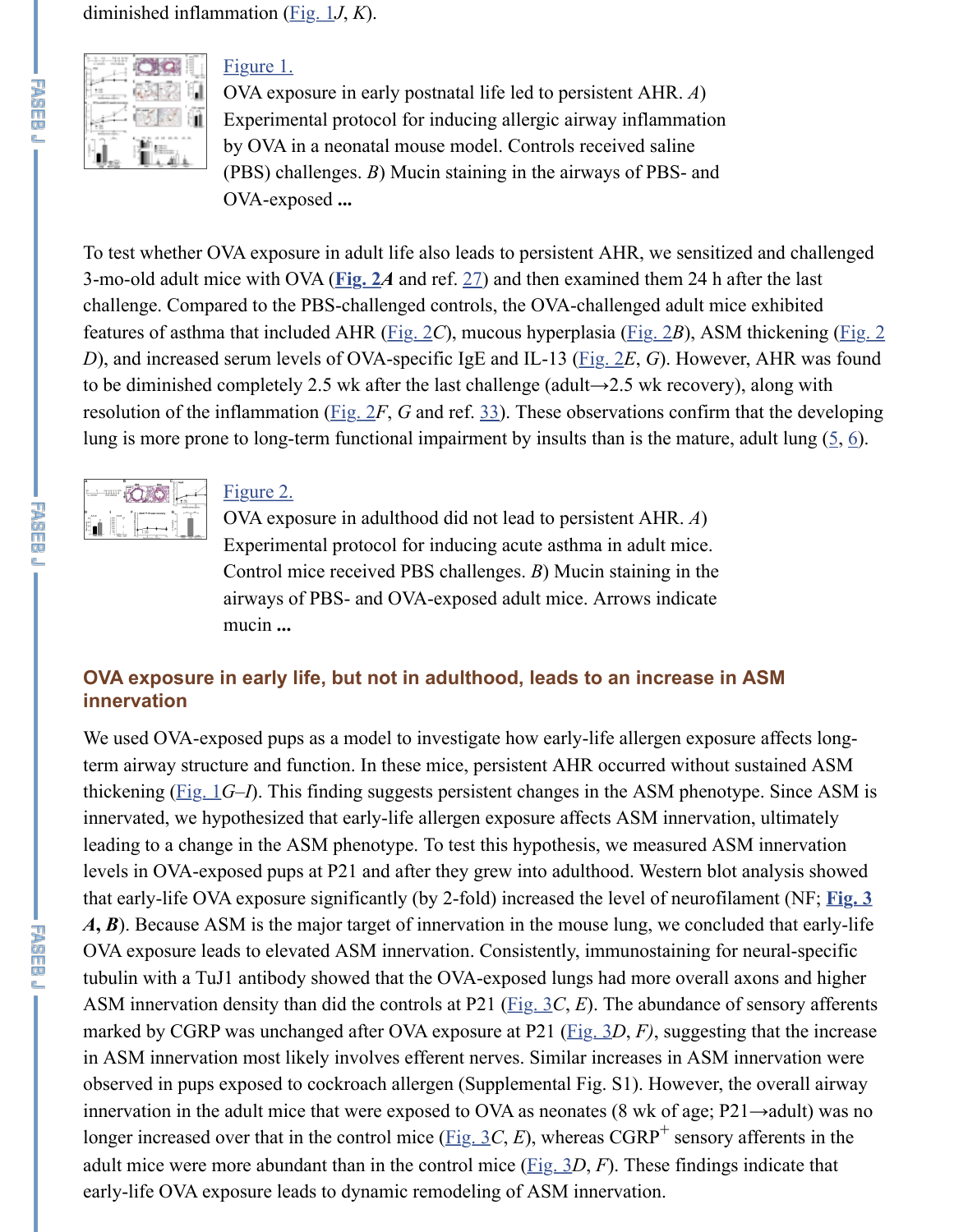## **[NT4-activated](https://www.ncbi.nlm.nih.gov/pmc/articles/PMC3898648/figure/F3/) [TrkB sign](https://www.ncbi.nlm.nih.gov/pmc/articles/PMC3898648/figure/F3/)aling is necessary for ASM innervation in the postratal lungate lungate lungate lungate**

To understand how early-life OVA exposure increased ASM innervation, we first cha lung normally becomes innervated in postnatal life. Using TuJ1 immunostaining and analysis for NF, we showed that ASM innervation increased postnatally and peaked a  $\vec{A}$ ,  $\vec{B}$ ,  $\vec{D}$ ). Next, we sought to identify the key signals for postnatal ASM innervation. NGF family because we had shown that ASM expresses BDNF and NT4, 2 NTs that through the T[rkB rec](https://www.ncbi.nlm.nih.gov/pmc/articles/PMC3898648/figure/F3/)eptor  $(9)$ , and that extrinsic neurons require BDNF-activated Trl axon exten[sio](https://www.ncbi.nlm.nih.gov/pmc/articles/PMC3898648/#B34)n, to innervate the ASM during embryogenesis  $(17, 18)$ . Western blot a that BDNF levels were greatly reduced after birth, whereas NT4 expression increased P14 (Fig. 4*C*, *D*), coinciding with the maturation of postnatal lung innervation (Fig. 4



#### Figure 4.

NT4-activated TrkB signaling was necessary for ASM postnatal innervation. *A*) Representative images of TuJ1-labeled lung sections from WT mice before birth (E18.5) and at P7, P14, and P21. TuJ1 staining of lung sections from *NT4*<sup>-/−</sup> and ...

To investigate the role of NT4 in postnatal lung innervation, [we c](https://www.ncbi.nlm.nih.gov/pmc/articles/PMC3898648/#B17)[om](https://www.ncbi.nlm.nih.gov/pmc/articles/PMC3898648/#B18)pared NF (of both medium molecular weight) levels between WT and  $NT4^{-/-}$  mice at E18.5 and P21. *N* mino[r neura](https://www.ncbi.nlm.nih.gov/pmc/articles/PMC3898648/figure/F4/)l defects but are otherwise viable and fertile  $(35)$  and show normal [airway](https://www.ncbi.nlm.nih.gov/pmc/articles/PMC3898648/figure/F4/) (Supplemental Fig. S3A). We found no change in airway innervation levels in  $NT4^{-/2}$ Fig.  $4E$ ,  $F$ ), furth[er supporti](https://www.ncbi.nlm.nih.gov/pmc/articles/PMC3898648/figure/F4/)ng BDNF as the key neurogenic signal in the embryonic [However, the](https://www.ncbi.nlm.nih.gov/pmc/articles/PMC3898648/figure/F4/)  $NT4^{-/-}$  pups showed a 2- to 3-fold reduction in NF levels and decrease immunoreactivity compared with that of the WT pups at P21 ( $Fig. 4A, G, H$ ), indicat necessary for postnatal ASM innervation. To validate this observation, we blocked si NT4 receptor, TrkB, by treating *TrkB<sup>F616A/F616A</sup> (TrkB<sup>FA/FA</sup>)* pups with 1NMPP1an changes in ASM innervation. *TrkB<sup>FA/FA</sup>* mice harbor a point mutation in the TrkB kin renders the receptor susceptible to inhibition by 1NMPP1, a specific inhibitor of mut This inhibition is reversible *in vivo*, and without 1NMPP1 treatment, *TrkB<sup>FA/FA</sup>* mice We found that daily intranasal 1NMPP1 delivery for 2 w[k af](https://www.ncbi.nlm.nih.gov/pmc/articles/PMC3898648/#B35)ter birth resulted in ~70% reduction lung innervation of P14 *TrkB*<sup>FA/FA</sup> pups compared with that in similarly treated *TrkB* [Fig. 4](https://www.ncbi.nlm.nih.gov/pmc/articles/PMC3898648/figure/F4/)*I*).

To test whether reduced airway innervation in the *NT4*<sup>-/-</sup> pups and 1NMPP1-treated was due to a defect in ASM development, we examined the e[xpressi](https://www.ncbi.nlm.nih.gov/pmc/articles/PMC3898648/figure/F4/)on of  $\alpha$ SMA in the lungs of controllungs of controllungs of  $\alpha$ SMA in the lungs of controllungs of  $\alpha$ SMA in the lungs of  $\alpha$ SMA in the lungs of  $\alpha$ SMA

**不是的问题**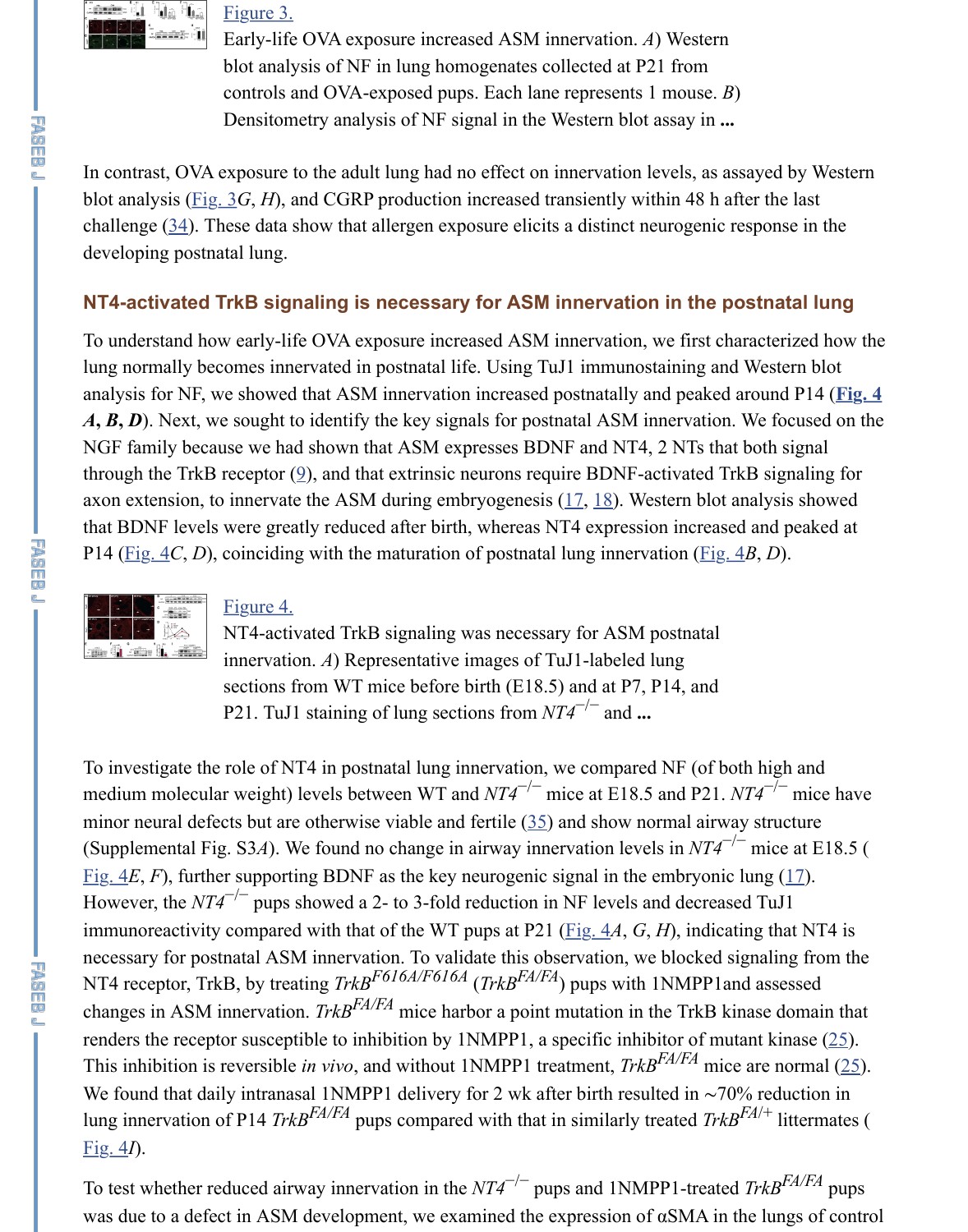To test whether early-life OVA exposure alters NT4/TrkB signaling to increase ASM compared the NT4 level and TrkB signaling in the lungs of PBS controls and OVA-e Western blot analysis. We found that the OVA-exposed pups had a 5-fold increase in expression (**Fig. 5***A*) and a 2-fold increase in Trk[B ph](https://www.ncbi.nlm.nih.gov/pmc/articles/PMC3898648/#B13)[osp](https://www.ncbi.nlm.nih.gov/pmc/articles/PMC3898648/#B15)[hor](https://www.ncbi.nlm.nih.gov/pmc/articles/PMC3898648/#B37)[ylat](https://www.ncbi.nlm.nih.gov/pmc/articles/PMC3898648/#B38)ion, indicative of rec Fig.  $5B$ ). We then assessed the effect of elevated NT4/TrkB signaling o[n A](https://www.ncbi.nlm.nih.gov/pmc/articles/PMC3898648/#B39)SM innervationexposed pups. For this, we sensitized and challenged *NT4*<sup>-/-</sup> pups (described in <u>Fig.</u> lung innervation at P21. OVA exposure had no effect on the low basal levels of ASM  $NT4^{-/-}$  pups ( $\underline{Fig. 5C}$ , *D*), in contrast to the increased innervation in the OVA-expose Figs. 3A, B). Intranasal 1NMPP1 treatment of  $TrkB^{FA/FA}$  pups between P11 and P20 and OVA-induced increase in ASM innervation, without affecting normal levels of innervation. assayed by TuJ1 immunohistochemistry ( $Fig. 5E$ ). These findings demonstrate that e exposure increased ASM innervation by elevating NT4-activated TrkB signaling.



**子頭巾頭** 

アール

#### [F](https://www.ncbi.nlm.nih.gov/pmc/articles/PMC3898648/figure/F5/)igure 5.

NT4-activated TrkB signaling was necessary for an early-life OVA-induced increase in lung innervation and AHR. *A*) NT4 levels in the lungs of controls and OVA-exposed pups at P21, [an](https://www.ncbi.nlm.nih.gov/pmc/articles/PMC3898648/figure/F5/)alyzed by Western blot analysis and normalized to GAPDH levels. *B*) Western **...**

#### **NT4/TrkB signaling is necessary fo[r OVA](https://www.ncbi.nlm.nih.gov/pmc/articles/PMC3898648/figure/F5/)-induced AHR**

The increased ASM innervation may link early-life OVA exposure to persistent AHR To establish this link, we assessed the airway function and inflammation after OVA e [and 1NMPP1-tre](https://www.ncbi.nlm.nih.gov/pmc/articles/PMC3898648/figure/F5/)ated *[TrkB](https://www.ncbi.nlm.nih.gov/pmc/articles/PMC3898648/figure/F5/)<sup>FA/FA</sup>* pups. These pups, which were exposed to PBS, had a reactivity (Fig. 5*F–H*). OVA exposure also induced similar levels of inflammation in compared to that in the WT pups, assessed by measurements of IL-13 and OVA-spec BAL fluid cell counts, and ASM thickening (Supplemental Fig. S3). However, in cor mice, the OVA-exposed  $NT4^{-/-}$  pups exhibited no AHR at P21 or after they reached *F*, *H*). In addition, 1NMPP1 treatment also diminished AHR in the OVA-exposed *Tri* P21 ( $Fig. 5G$ ). These observations suggest a functional link between increased innervation and  $FQ$ life allergen exposure and altered ASM phenotype.

#### **NT4 is necessary for the OVA-induced hyperreactive phenotype of ASM**

To assess the role of NT4 signaling in regulating ASM contractility, we compared AS

−/−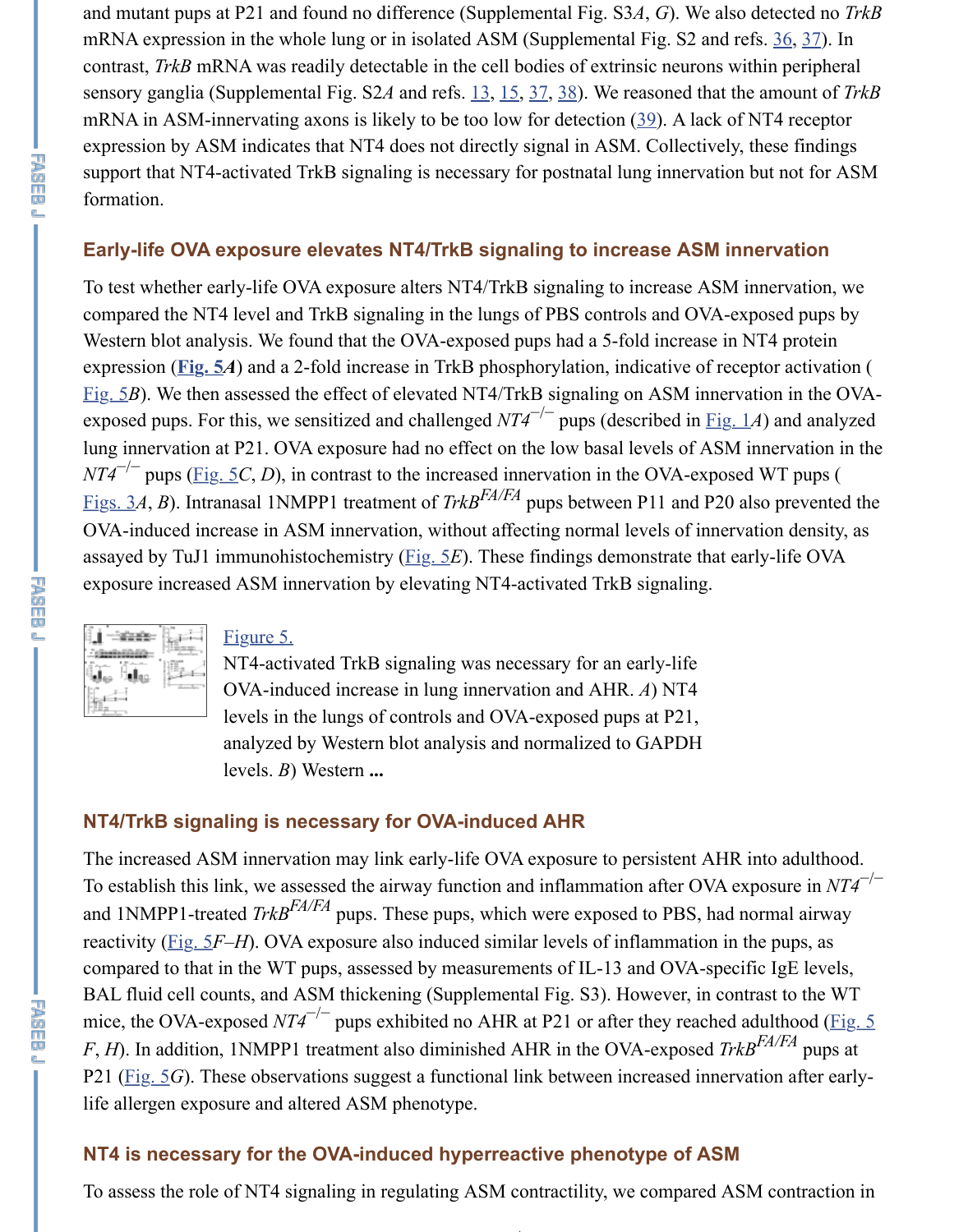the sensitivity and the magnitude of contraction of ASM in response to [me](https://www.ncbi.nlm.nih.gov/pmc/articles/PMC3898648/#B28)thacholine Notably, although NT4 deficiency had no effect on baseline cont[ract](https://www.ncbi.nlm.nih.gov/pmc/articles/PMC3898648/#B16)ion, *NT4*<sup>-/-</sup> lung the PBS- and the OVA-exposed pups exhibited a greatly reduced methacholine respo maximum contraction of  $NT4^{-/-}$  lung slices from PBS-exposed pups led to only a 20 airway luminal area, and lung slices from the OVA-exposed  $NT4^{-/-}$  pups exhibited a methacholine similar to that of PBS-exposed WT pups  $(Fig. 6A)$ . These [data fu](https://www.ncbi.nlm.nih.gov/pmc/articles/PMC3898648/figure/F6/)rther support and for the role for  $Fig. 6A$ . NT4-dependent innervation in controlling the contractile phenotype of ASM.



**下降的问题** 

平面而见

#### Figure 6.

[NT](https://www.ncbi.nlm.nih.gov/pmc/articles/PMC3898648/figure/F6/)4 is required for OVA-induced increase in ASM contractile phenotypes. *A*) Measurement of methacholine-induced ASM contraction using lung slices. All lung slices were pretreated with isoproterenol to diminish differences in baseline contraction. A minimum **...**

We then compared biophysical properties of individual [ASM c](https://www.ncbi.nlm.nih.gov/pmc/articles/PMC3898648/figure/F6/)ells isolated from WT by traction–force microscopy. To allow purification of ASM cells by cell sorting, we  $αSMA-GFP;NG2-dsRed$  double-fluorescent mouse. In the lungs of this mouse, GFP was expressed by the lungs of this mouse. smooth muscle ce[lls in both](https://www.ncbi.nlm.nih.gov/pmc/articles/PMC3898648/figure/F6/) the airway and vasculature  $(26)$ , and dsRed was found to [pericytes, some](https://www.ncbi.nlm.nih.gov/pmc/articles/PMC3898648/figure/F6/) immune cells, and vascular smooth muscle cells, but not in ASM (Fig. 6*B* and ref. 40). As a result, ASM cells can be separated from vascular smooth muscle cells by single Fig.  $6B$  and ref.  $29$ ). Dissociated lung cells in suspension were stained for additional separation of dead cells (efluor<sup>+</sup>), endothelial cells (CD31<sup>+</sup>), and immune cells (CD4 sorting algorithm was designed to further exclude possible myofibroblasts with low G (Supplemental Fig. S4 and ref.  $\frac{29}{2}$ ). We bred the  $NT4^{-/-}$  mouse into this double-fluor so that a pure population of ASM cells (efluor $\bar{CD}$ 45 $\bar{CD}$ 31 $\bar{D}$ rGFP<sup>+</sup>dsRed $\bar{D}$ ) could  $\bar{D}$ the lungs of both genotypes. Isolated ASM cells were plated on collagen 1-coated plated impregnated with red fluorescent nanobeads. After 72 h in culture to allow cell attach ASM cells and nanobeads were live imaged on the basis [of](https://www.ncbi.nlm.nih.gov/pmc/articles/PMC3898648/#B26) their fluorescence. The contraction was calculated by quantifying the extent of the bead displacement before and after ce trypsin  $(30, 31)$ . We found that NT4 deficiency had no effect on the basal contractile [measu](https://www.ncbi.nlm.nih.gov/pmc/articles/PMC3898648/figure/F6/)rement (F[ig.](https://www.ncbi.nlm.nih.gov/pmc/articles/PMC3898648/#B29) 6*C*). In addition, the ASM cells isolated from the OVA-exposed V had greater contractile moment than did the WT PBS control cells (*Fig. 6C*), consiste induced increase in basal tone of ASM cells. In contrast, OVA-exposure had no effect moment of the  $NT4^{-/-}$  ASM c[ells](https://www.ncbi.nlm.nih.gov/pmc/articles/PMC3898648/#B29) ( $\underline{Fig. 6C}$ , *D*). Collectively, our results indicate that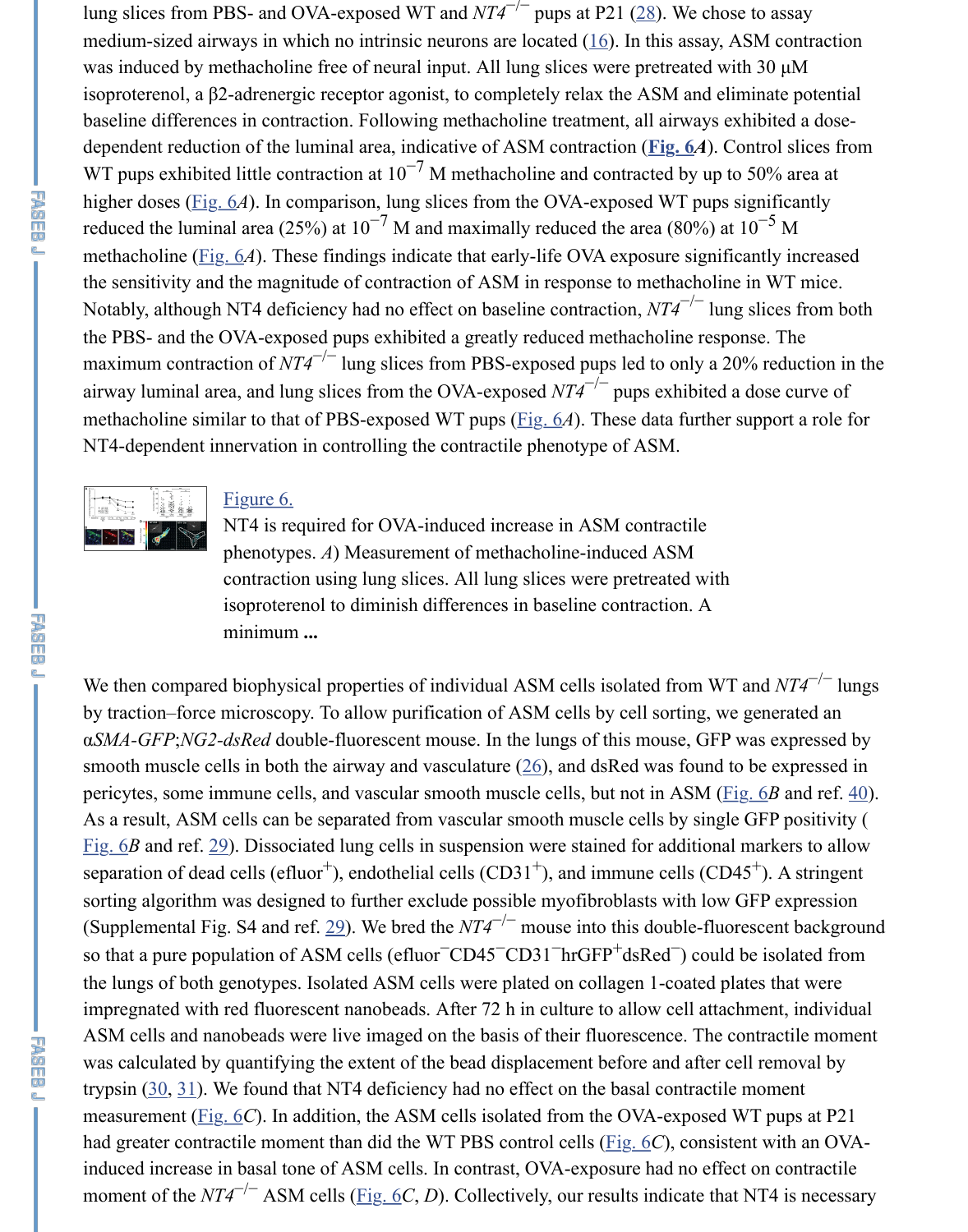By using mice with genetic disruption or pharmacologic blockade or NT4/TrkB signa that this pathway was necessary for the development of acute and sustained AHR *in* pathway was not involved in normal lung development, function, or inflammation. A isolated ASM cells also showed that elevated cellular tone after early-life allergen ex dependent on NT4. On the basis of these findings, we propose that increased innerva allergen exposure is functionally linked to persistent alterations in the ASM phenotype. **Fig. 7**), NT4 acts as a target-derived signal for ASM innervation by TrkB-expressing postnatal development. In pathological states such as early-life allergen exposure, up-NT4/Trk[B si](https://www.ncbi.nlm.nih.gov/pmc/articles/PMC3898648/#B12)gnaling leads to increased ASM innervation. Elevated innervation alters phenotype, ultimately resulting in persistent AHR ([Fi](https://www.ncbi.nlm.nih.gov/pmc/articles/PMC3898648/#B1)[g.](https://www.ncbi.nlm.nih.gov/pmc/articles/PMC3898648/#B3) 7A). Deficiency in NT4/TrkE the allergen-induced increase in ASM innervation, thereby preventing aberrant changes contractility (Fig. 7*B*).



#### Figure 7.

Model of how increased ASM innervation after early-life allergen exposure leads to persistent AHR. *A*) Postnatal lung innervation and early-life, allergen-induced AHR. NT4 is an ASM-derived neurotrophic factor for postnatal ASM innervation by TrkBexpressing **...**

The assay of *ex vivo* lung slices supported our con[clusion](https://www.ncbi.nlm.nih.gov/pmc/articles/PMC3898648/figure/F7/) that NT4 signaling is neces induced AH[R. The](https://www.ncbi.nlm.nih.gov/pmc/articles/PMC3898648/figure/F7/) results showed that only the OVA-exposed WT airways exhibited to methacholine, whereas the OVA-exposed  $NT4^{-/-}$  airways exhibited contraction sim control WT airwa[ys at all te](https://www.ncbi.nlm.nih.gov/pmc/articles/PMC3898648/figure/F7/)sted concentrations of methacholine. Compared to physio *vivo*, in which no difference in airway reactivity between PBS- and OVA-exposed *NT* [found, lung slice](https://www.ncbi.nlm.nih.gov/pmc/articles/PMC3898648/figure/F7/) assays showed an effect of OVA exposure on methacholine respons discrepancy may be caused by a difference in methacholine doses between these two also reflect a lack of neural input and humoral and structural components in lung slic does raise the possibility that NT4 regulates ASM phenotypes, such as reactivity to n normal lung. Considering that NT4 is needed for ASM innervation, this possibility is our model in which NT4-dependent neural innervation regulates the ASM phenotype

The current study in the lung, along with our previous study in the esophagus  $(21)$ , h functional link between innervation and smooth muscle phenotypes. Our data sugges deregulated release of neurotransmitters and neuropeptides from innervating nerves during the new period contribute to long-term changes in the ASM phenotype; candidate neurotransmitters

G.

不是的问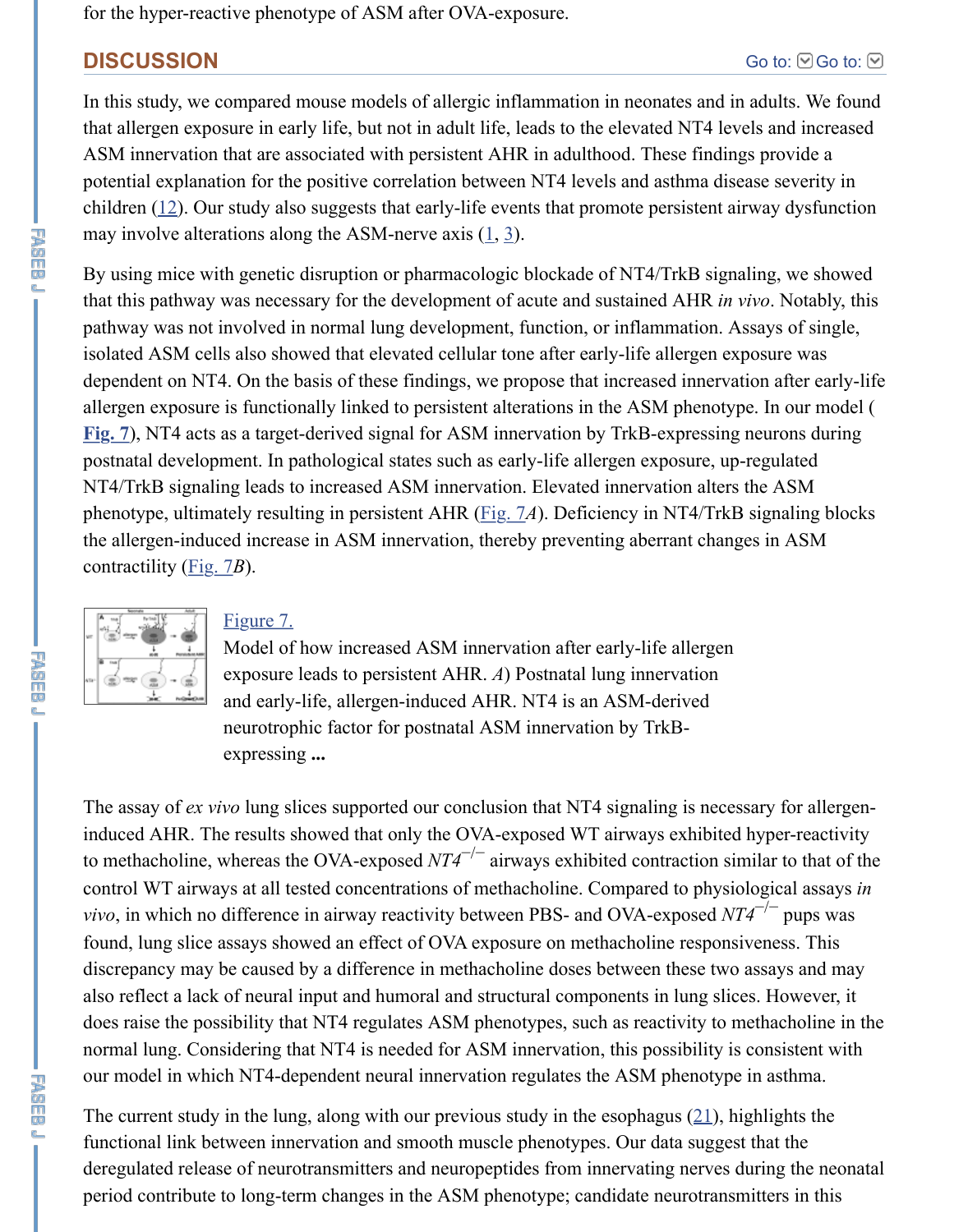previous studies have shown that early-life exposure to tobacco smoke, ozone, and house dust mite allergen elicits specific c[han](https://www.ncbi.nlm.nih.gov/pmc/articles/PMC3898648/#B41)[g](https://www.ncbi.nlm.nih.gov/pmc/articles/PMC3898648/#B42)[es](https://www.ncbi.nlm.nih.gov/pmc/articles/PMC3898648/#B43) in the type of innervation  $(2, 8)$ . One possibility is th expression and airway innervation are dependent on the type of provocative insult an developmentally stage specific. Supporting this possibility, the ozone-induced increase in substance  $\frac{1}{2}$ containing axons is dependent on the postnatal time window of exposure. In addition primates after ozone and allergen exposure focused on neural changes in the airway of structure that is not abundantly innervated in mice. Of note, several of these studies have suggested that is not abundantly innervated in mice. Of note, several of these studies have studies. increased substance P levels contribute to long-term AHR  $(5, 7)$ , which is consistent hypothesis.

In summary, this study provided evidence that neural innervation plays a key role in ASM contractile phenotype. The results further support a paradigm wherein insults to lung can lead to irreversible changes in lung cell phenotyp[e,](https://www.ncbi.nlm.nih.gov/pmc/articles/PMC3898648/#B7) t[he](https://www.ncbi.nlm.nih.gov/pmc/articles/PMC3898648/#B8)reby resulting in adult on our findings, it may be possible to develop treatment strategies that prevent the pr childhood to adult asthma.

## **Supplementary Material**

## **Supplemental Data:**

Click here to view.

## **Acknowledgments**

The authors thank Dr. David Ginty (Johns Hopkins University, Baltimore, MD, USA *TrkB*<sup>F616A/F616A</sup> mouse line; Dr. Janice Weinberg for statistical analysis; Kavon Kaboli for all for all the statistical analysis; Kavon Kaboli *TrkB*<sup>F616A</sup>/F616A resistance assay by Flexivent; and Kelsi Radzikinas, Kruti Patel, and Kavitha Rajend assistance.

This work was supported by grants to X.A. and A.F. (HL112619) and W.C. (CA1227 $\sigma$ tr[aining grant to L.A.](https://www.ncbi.nlm.nih.gov/pmc/articles/PMC3898648/bin/supp_28_2_897__index.html) (HL007035) from the U.S. National Institutes of Health; a grant Francis Foundation to R.K.; and a grant to X.A. from the American Asthma Foundat

The authors declare no conflicts of interest.

下降<br>四<br>四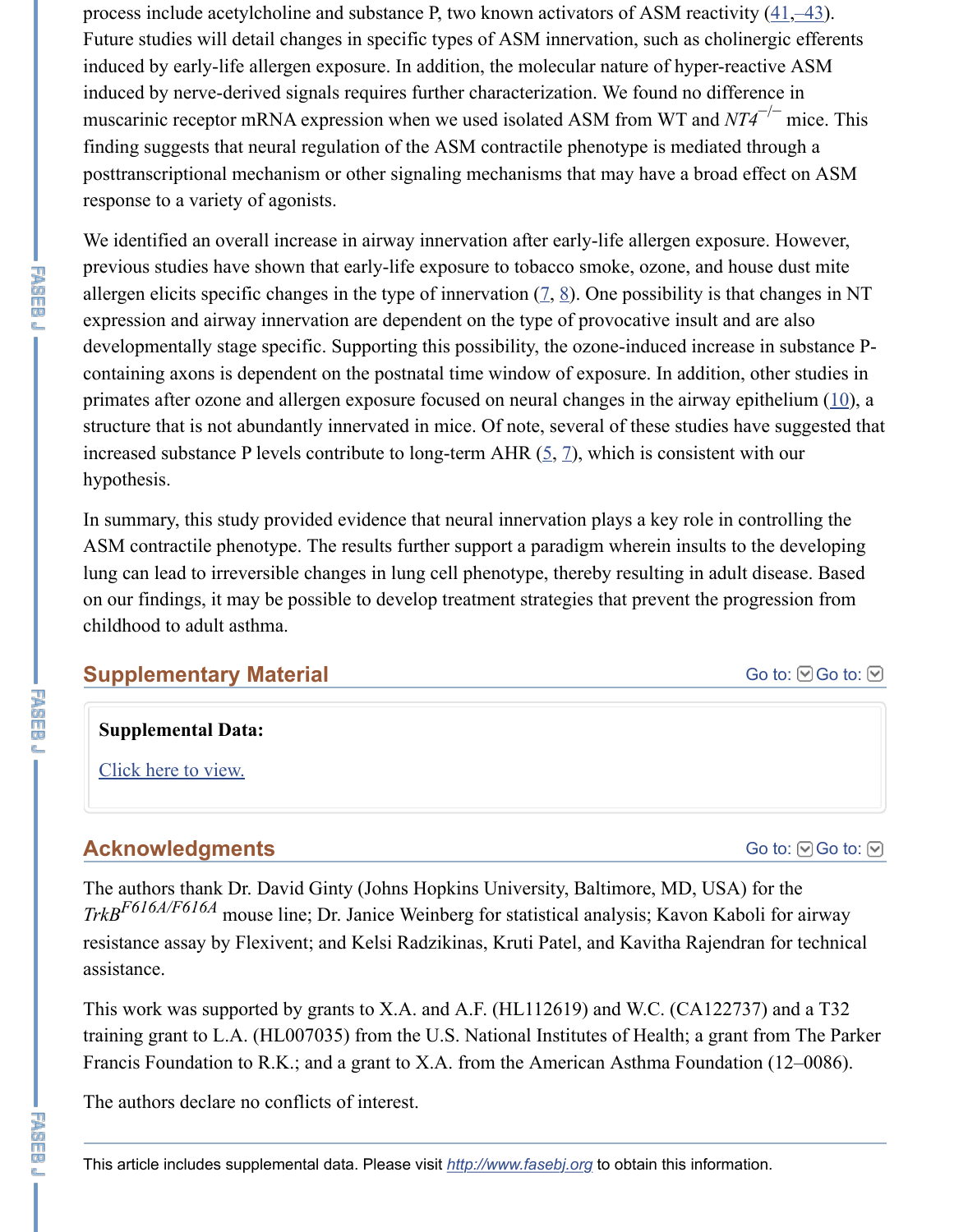子頭巾頭

# **REFERENCES**

1. Maddox L., Schwartz D. A. (2002) The pathophysiology of asthma. Annu. Rev. M [PubMed]

2. Stern D. A., Morgan W. J., Halonen M., Wright A. L., Martinez F. D. (2008) Whee bronchial hyper-responsiveness in early childhood as predictors of newly diagnosed as adulthood: a longitudinal birth-cohort study. Lancet 372, 1058-1064 [PMC free artic

3. Martinez F. D. (2009) The connection between early life wheezing and subsequent march. Allergol. Immunopathol. (Madr.) 37, 249-251 [PubMed]

4. Bisgaard H., Bønnelykke K. (2010) Long-term studies of the natural history of ast J. Allergy Clin. Immunol. 126, 187-197 [PubMed]

[5. Wu Z.](https://www.ncbi.nlm.nih.gov/pubmed/11818486) X., Hunter D. D., Kish V. L., Benders K. M., Batchelor T. P., Dey R. D. (20 early, but not late, postnatal exposure of mice to sidestream tobacco smoke increases hyperresponsiveness later in life. Environ. Health Perspect. 117, 1434–1440 [PMC fr [PubMed]

6. Gelfand E. W. (2012) Development of asthma is determined by the age-dependent respiratory virus infection: therapeutic implications. C[urr. Opin.](https://www.ncbi.nlm.nih.gov/pubmed/19875225) Immunol. 24, 713–7 [PMC free article] [PubMed]

7. Yu M., Zheng X., Peake J., Joad J. P., Pinkerton K. E. (2008) Perinatal environment exposure alters the immune response and [airway in](https://www.ncbi.nlm.nih.gov/pubmed/20688204)nervation in infant primates. J. Al Immunol. 122, 640–647 [PubMed]

8. Wu Z. X., Benders K. B., Hunter D. D., Dey R. D. (2012) Early postnatal exposure steam tobacco smoke increases neuropeptide Y in lung. Am. J. Physiol. Lung Cell. M [L152–L1](https://www.ncbi.nlm.nih.gov/pubmed/19750110)59 [PMC free article] [PubMed]

9. Huang E. J., Reichardt L. F. (2003) Trk receptors: roles in neuronal signal transduction. Annu. Rev. Biochem. 72, 609–642 [PubMed]

[10. Larson S. D.,](https://www.ncbi.nlm.nih.gov/pmc/articles/PMC3508171/) S[chelegle E](https://www.ncbi.nlm.nih.gov/pubmed/22981683). S., Walby W. F., Gershwin L. J., Fanuccihi M. V., Eva Tarkington B. K., Hyde D. M., Plopper C. G. (2004) Postnatal remodeling of the neural the epithelial-mesenchymal trophic unit in the proximal airways of infant rhesus more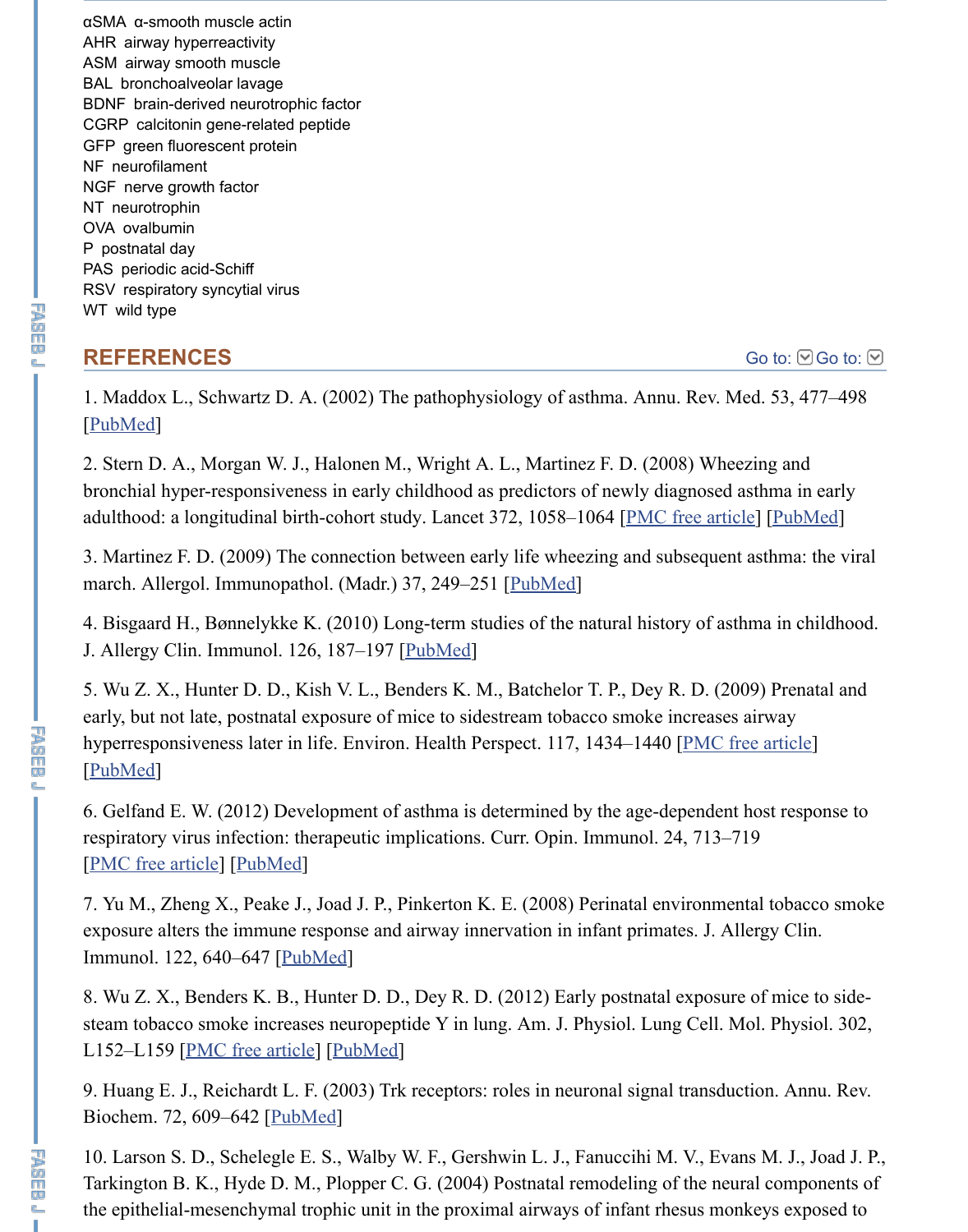14. Kc P., Martin R. J. (2010) Role of central neurotransmissi[on and ch](https://www.ncbi.nlm.nih.gov/pubmed/14761677)emoreception Respir. Physiol. Neurobiol. 173, 213–222 [PMC free article] [PubMed]

15. Aven L., X., Ai. (2013) Mechanisms of respiratory i[nnervatio](https://www.ncbi.nlm.nih.gov/pubmed/15879412)n during embryonic Organogensis 9, 194–198 [PMC free article] [PubMed]

16. Langsdorf A., Radzikinas K., Kroten A., Jain S., Ai X. (2011) Neural crest cell or for intrinsic neurogenesis in the mammalian respiratory tract. Am. J. Respi[r. Cell Mo](https://www.ncbi.nlm.nih.gov/pubmed/22467725) 301 [PMC free article] [PubMed]

[17. Radzi](https://www.ncbi.nlm.nih.gov/pubmed/12020459)kinas K., Aven L., Jiang Z., Tran T., Paez-Cortez J., Boppidi K., Lu J., Fine A Shh/miR-206/BDNF cascade coordinates innervation and formation of airway smo Neurosci. 31, 15407–15415 [PMC free article] [PubMed]

18. García-Suárez O., Pérez-Pinera P., Laurà R., Germana A., Esteban I., Cabo R., Si Cobo J. L., Vega J. A. (2009) TrkB is necessa[ry for the](https://www.ncbi.nlm.nih.gov/pubmed/23974176) normal development of the lu Physiol. Neurobiol. 167, 2[81–291 \[PubMed](https://www.ncbi.nlm.nih.gov/pmc/articles/PMC3896590/)]

19. Shuler M. G., Krimm R. F., Hill D. L. (2004) Neuron/target plasticity in the perip syste[m. J. Comp. Neu](https://www.ncbi.nlm.nih.gov/pmc/articles/PMC3159091/)ro[l. 472, 18](https://www.ncbi.nlm.nih.gov/pubmed/20139349)3–192 [PMC free article] [PubMed]

20. Chevrel G., Hohlfeld R., Sendtner M. (2006) The role of neurotrophins in muscle physiological and pathological conditions. Muscle Nerve 33, 462–476 [PubMed]

21. Ai X., Kitazawa T., Do [A. T., Kusche-Gul](https://www.ncbi.nlm.nih.gov/pmc/articles/PMC3222097/)lb[erg M., L](https://www.ncbi.nlm.nih.gov/pubmed/22031887)abosky P. A., Emerson C. P. SULF1 and SULF2 regulate heparan sulfate-mediated GDNF signaling for esophage Development 134, 3327–3338 [PubMed]

22. Nekrep N., Wang J., Miyatsuka [T., Germ](https://www.ncbi.nlm.nih.gov/pubmed/19523540)an M. S. (2008) Signals from the neural beta-cell mass in the pancreas. Development 135, 2151–2160 [PubMed]

23. Luther J. A., Birren S. J. (2009) Neur[otrophins and tar](https://www.ncbi.nlm.nih.gov/pmc/articles/PMC2799684/)g[et interact](https://www.ncbi.nlm.nih.gov/pubmed/15048686)ions in the deve regulation of sympathetic neuron electrical and synaptic properties. Auton. Neurosci. [PMC free article] [PubMed]

24. Knox S. M., Lombaert I. M., Reed X., Vitale-Cross L., Gutkind J. S[., Hoffma](https://www.ncbi.nlm.nih.gov/pubmed/16228973)n M. Parasympathetic innervation maintains epithelial progenitor cells during salivary org Science 329, 1645–1647 [PMC free article] [PubMed]

25. Chen X., Ye H., Kuruvilla [R., Raman](https://www.ncbi.nlm.nih.gov/pubmed/17720696)an N., Scangos K. W., Zhang C., Johnson N.

了。

**下降而见** 

 $\blacksquare$   $\blacksquare$   $\blacksquare$   $\blacksquare$   $\blacksquare$   $\blacksquare$   $\blacksquare$   $\blacksquare$   $\blacksquare$   $\blacksquare$   $\blacksquare$   $\blacksquare$   $\blacksquare$   $\blacksquare$   $\blacksquare$   $\blacksquare$   $\blacksquare$   $\blacksquare$   $\blacksquare$   $\blacksquare$   $\blacksquare$   $\blacksquare$   $\blacksquare$   $\blacksquare$   $\blacksquare$   $\blacksquare$   $\blacksquare$   $\blacksquare$   $\blacksquare$   $\blacksquare$   $\blacksquare$   $\blacks$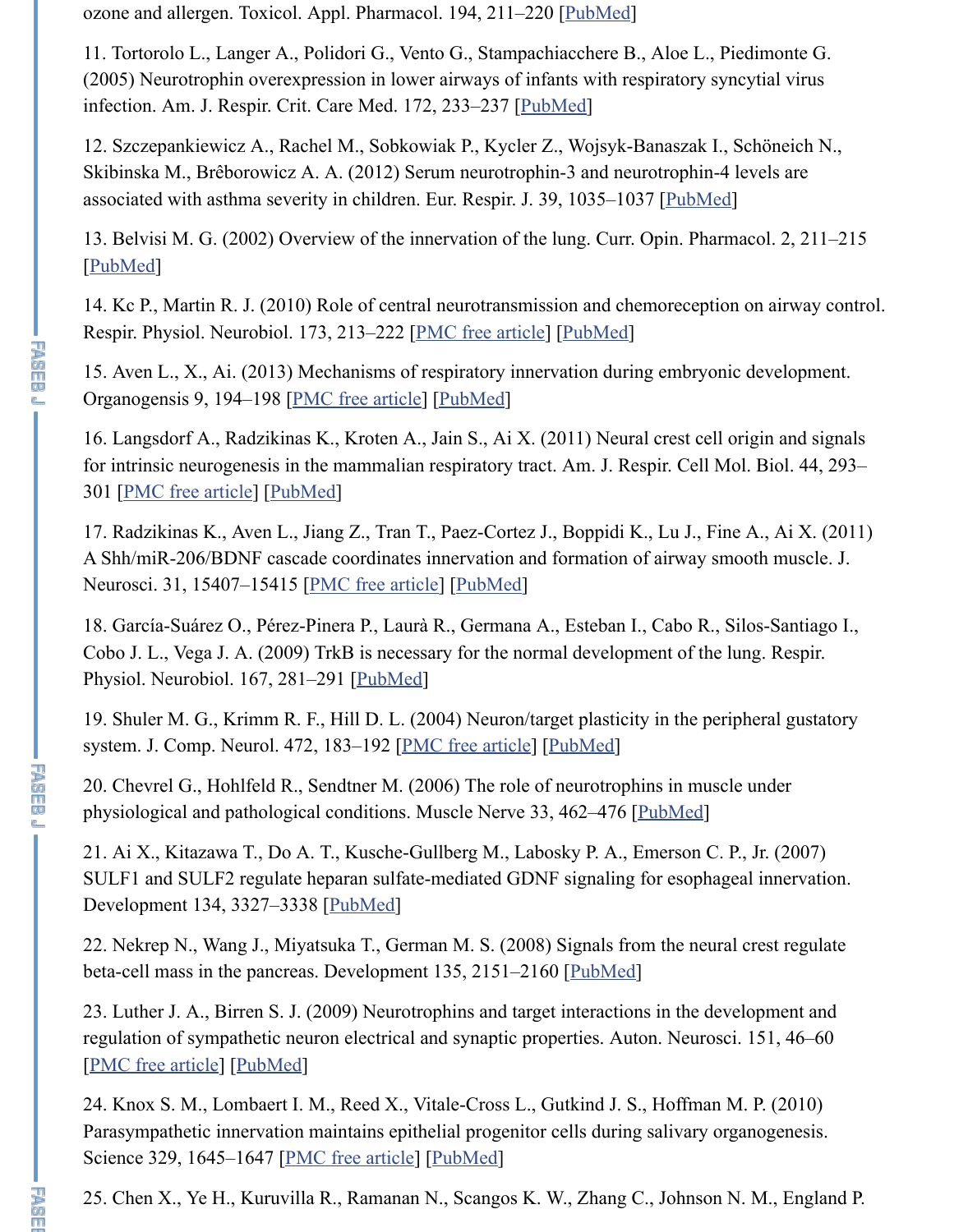28. Bai Y., Sanderson M. J. (2006) Modulation of the Ca2 sensitivity of airway smooth muscle cells in murine lung slices. [Am. J. R](https://www.ncbi.nlm.nih.gov/pubmed/15820690)espir. Cell. Mol. Physiol. 291, L208–L221 [PubMed]

29. Paez-Cortez J., Krishnan R., Arno A., Aven L., Ram-Mohan S., Patel K. R., Lu J.  $X_{\cdot}$ , Fine A. (2013) A new approach for the study of lung smooth muscle phenotypes in a murine model of allergic air[way inflammation](https://www.ncbi.nlm.nih.gov/pmc/articles/PMC3121411/). [PLoS ON](https://www.ncbi.nlm.nih.gov/pubmed/21536678)E 8, e74469. [PMC free

30. Butler J. P., Tolic-Norrelykke I. M., Fabry B., Fredberg J. J. (2002) Traction field strain energy that cells exert on their surroundings. Am. J. Physiol. Cell Physiol. 282 [PubMed]

31. Krishnan R., et al. (2009) Reinforcement versus fluidization in cytoskeletal mechanoresponsiveness. PLoS ONE 4, e5486. [PMC free article] [PubMed]

125歳の奥と

平面而见

32. Ten Have-Opbroek A. A. (1991) Lung development in the mouse e[mbryo. Ex](https://www.ncbi.nlm.nih.gov/pubmed/16461427)p. I 130 [PubMed]

33. Rogerio A. P., Haworth O., Croze [R.,](https://www.ncbi.nlm.nih.gov/pubmed/24040256) Oh S. F., Uddin M., Carlo T., Pfeffer M. A. Serhan C. N., Levy B. D. (2012) Resolvin D1 and aspirin-triggered resolvin D1 pron allergic airways responses. J. Immunol. 189, 1983–1991 [PMC free article] [PubMed]

[34. Fische](https://www.ncbi.nlm.nih.gov/pubmed/11832345)r A., McGregor G. P., Saria A., Philippin B., Kummer W. (1996) Induction gene and peptide expression in guinea pig nodose primary afferent neurons by allergi inflammation. J. Clin. Invest. 98, 2284–2291 [P[MC free article\]](https://www.ncbi.nlm.nih.gov/pmc/articles/PMC2675060/) [P[ubMed\]](https://www.ncbi.nlm.nih.gov/pubmed/19424501)

35. Liu X., Ernfors P., Wu H., Jaenisch R. (1995) Sensory but not motor neuron deficitionNT4 [and BDN](https://www.ncbi.nlm.nih.gov/pubmed/2050021)F. Nature 375, 238–241 [PubMed]

36. Kerzel S., Päth G., Nockher W. A., Quarcoo D., Raap U., Groneberg D. A., Dinh Braun A., Renz H. (2003) Pan-neurotrophin receptor p75 contributes to neuronal hyp airway inflammation in a murine model of experimental asthma. Am. J. Respir. Cell 170–178 [PubMed]

37. Nassenstein C., Möhring U. H., Luttmann W., Virchow J. C., Jr., Braun A. (2006) distribution, regulation, and functional role of Trk receptors in a murine model of ast Clin. Immunol. 118, 597–605 [PubMed]

38. Springall D. R., Cadieux A., Oliveira H., Su H., Royston D., Polak J. M. (1987) I shows that CGRP immunoreactive nerv[es of rat t](https://www.ncbi.nlm.nih.gov/pubmed/7746325)rachea and lung originate from vaga ganglia. J. Auton. Nerv. Syst. 20, 155–166 [PubMed]

39. Giuditta A., Kaplan B. B., van Minnen J., Alvarez J., Koenig E. (2002) Axonal and